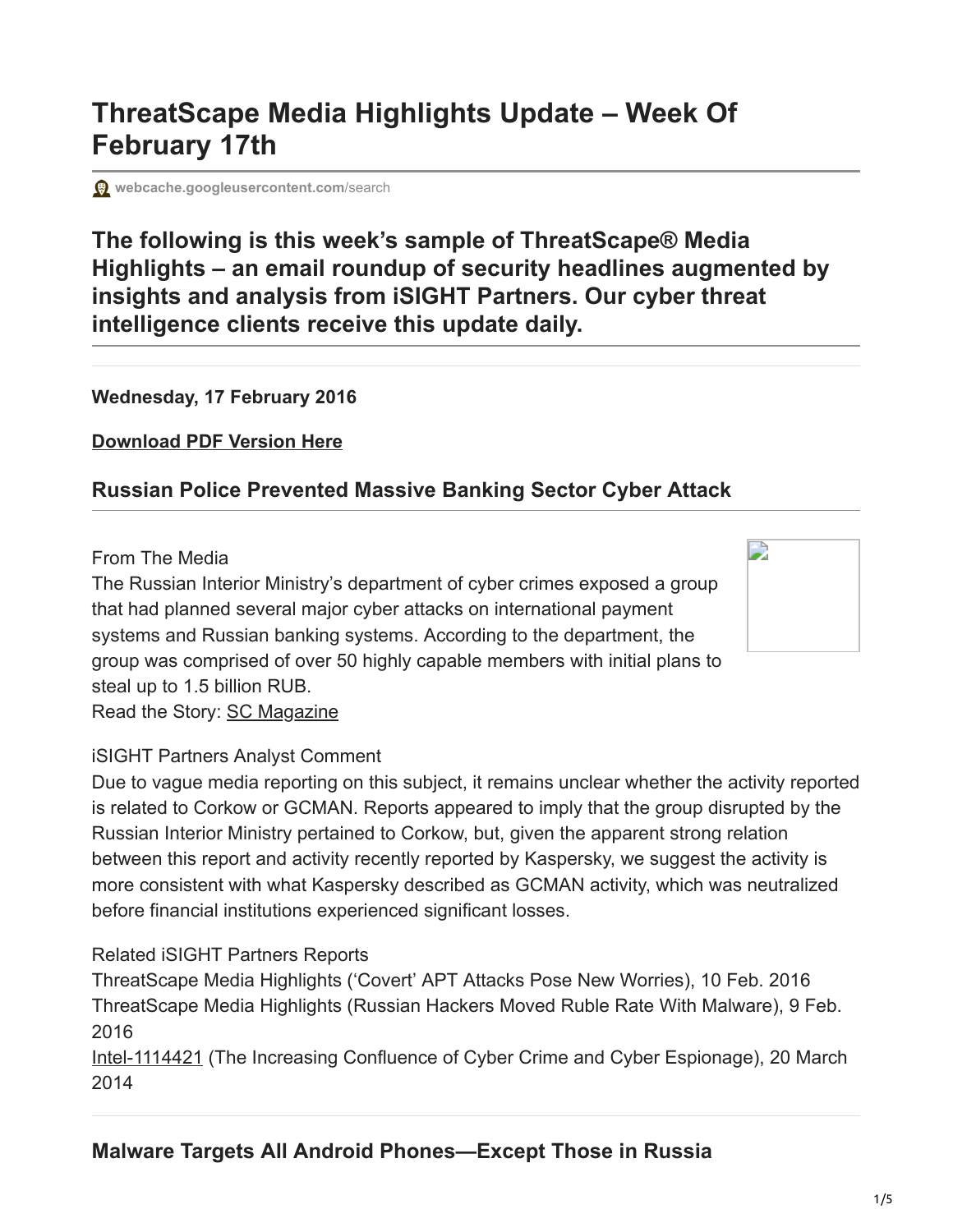# From the Media

According to CSIS Security Group, a malware strain is targeting all Android devices except for those in Russia. The malware, dubbed MazarBOT, possesses the ability to take full control of a target device and, according to CSIS, appears to be focusing targeting on online banking customers. MazarBOT performs a location test upon installation and will stop if it detects that the device is within Russia.

Read the Story: [CSO Online](http://www.csoonline.com/article/3033143/security/malware-targets-all-android-phones-except-those-in-russia.html)

# iSIGHT Partners Analyst Comment

It is typical of Russian-origin malware to disable itself if it detects it is being run on a Russian device, usually because laws in Russia prohibit cyber crime activities targeting the Commonwealth of Independent States (CIS). Also of note, there is a malware family tracked as "Mazar," "GMBot," "Slempo", or "Slembunk" that we judge to be distinct from MazarBOT. While the malware types share a few common functionalities (mainly related to SMS use), the majority of functions and a large portion of the code are different. For example, MazarBOT uses Tor for hiding communication; GMBot does not.

## Related iSIGHT Partners Reports

[16-00000406](http://threatscape.isightpartners.com/e1t/c/*W6Xpb5p1JJSPTW5q6S3N7HmD6x0/*W8VFDD998H6YKW1S7ydf6YYgr70/5/f18dQhb0Sq5B1X6stXW1f5cFF1m65myW3DCP3t4cysf0W5-PTmh1mhDJwW39DrZZ5twG1hVXDfX77cPhlyVbXTC_4s2zfBW4vgKM197QBs1W95RRrC3Ts7bDN98jxtHdXNNyW11RZhK8Fdh1CN8k1dMQpSBF3W8WhRvz52Xz4GW4NFdVX31blbhW328bfh2flXXQN4JFgP27d2GnW1L4xyj6FKg-TW2XsCWx7tfTF5W7lD-gh7wVsVmVPBbh-7zN65hW1CcbxH9dsRH5W2hBQwB1MqhJKW7ldyjx608MF6W1wqnhG19ytqpW7156vH771_TVW7JGrf_1xxYB0W1lF6Zg2fSxlCW1Y6k-468KK-xW7zXqJV1kj_W9W1Q2CLT7hY-7JW1T_JjK1z8Qs3W7bkLHR7n0kHnW22-1-f7cYhJCW82mh9C1WZvrgW7c6yKR3bwBC9W1Nb__G3nSW3FVVR6H24q1sj0W1l5rsh54W6rbW5_PnKn1Ngx1cW51bsdr6MX8WtW1wgkwt3DvBwXW4gNgfz8_qR65W1m9yFp9j6d4zM4ZDLy1_P-0f3ntZYW11) (Continued Market Maturation of the Mobile Threat Landscape: Proliferation of Android Credential Theft Malware), 20 Jan. 2016

[15-00012490](http://threatscape.isightpartners.com/e1t/c/*W6Xpb5p1JJSPTW5q6S3N7HmD6x0/*W3qQlWJ66GwXFW4blHcb8fhtN70/5/f18dQhb0Sq5B1X6stXW1f5cFF1m65myW3DCP3t4cysf0W5-PTmh1mhDJwW39DrZZ5twG1hVXDfX77cPhm1W2bs-Bk2LVhmpW549CGt4dQ1q2VrzZDM8Z3fw_W4bQTmQ4gZm6-MsNmG6wts8ZW4bJ02h4b_rKwW7MbC3k1SKVVfN2M_km_qlrp3W32p-B16DCvp0N8ncw46MP9zFN3fNkD_QJJn6W3Lqnm_8q5FTlN6skKw24647dW7-JXR61lRb4_N61mzVzn51bsW5_N0_w5K_zXKW3lj2tv3blhRkW3XMlfZ5L_J41MMFFSGF8DTvW3-j9yk5sdlzlW5PtCL717YKbJW3n8FBB5hjbsgW5sFDsk8xB66QN3gqtgyX9vTyW5J23hY8BtxQCW3zx0Gl8zVzxRW5YlwQ35F4nj4W32rjfP31ztZqN3ZSc8fx_QkyW7K_mzF7cNnGLW73R1h2224kXkW5Z3bcB1vs8CSW5FLpDT4QDcJ_W1vt47Q10MhMVW8VdJkF2B6l4NW2DQYxC3vQq4JW3CTcQD70x0rhW1NwBMj1MKdbSf3fxtK311) (Financial Services Targeted by 'Mazar' Android Malware Expands in Europe and Asia-Pacific Regions), 23 Nov. 2015

# **Critical GLIBC Vulnerability Puts Nearly All Linux Machines at Risk**

#### From The Media

The Linux GNU C Library (glibc) is vulnerable to a critical flaw affecting almost all Linux machines. Glibc was last affected by the Ghost vulnerability in January 2015. The current flaw (CVE-2015-7547) is a stack-based buffer overflow in the glibc DNS client-side resolver. The vulnerability could result in remote code execution.

**D**[On Target](http://www.isightpartners.com/wp-content/uploads/2014/03/On-Target.png)

Read the Story: [Threat Post](https://threatpost.com/critical-glibc-vulnerability-puts-all-linux-machines-at-risk/116261/)

## iSIGHT Partners Analyst Comment

Although a large number of Linux systems are reportedly vulnerable, we consider CVE-2015- 7547 to be a medium-risk vulnerability due to the potential for arbitrary code execution, offset by the address space layout randomization (ASLR) bypass requirement. Further, exploitation is easily mitigated by limiting DNS response sizes and verifying DNS queries. Proof-of-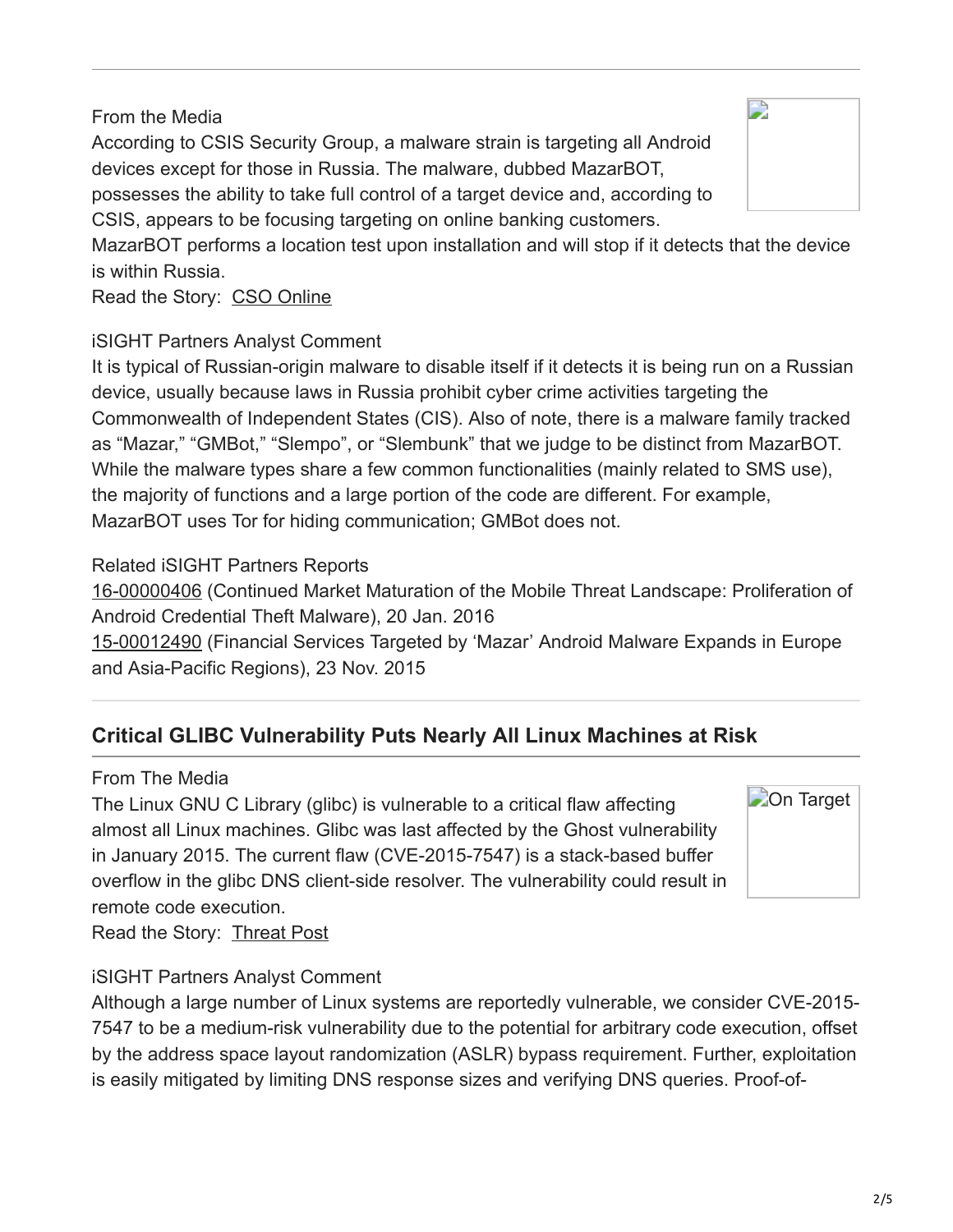concept (PoC) code is publicly available, but is only capable of causing a denial-of-service (DoS) condition; full exploit code is privately held by Google. We are unaware of exploitation in the wild.

Related iSIGHT Partners Reports [16-00002126](http://threatscape.isightpartners.com/e1t/c/*W6Xpb5p1JJSPTW5q6S3N7HmD6x0/*N77KmJh1cVPfW10fLjh8d4ZGg0/5/f18dQhb0Sq5B1X6stXW1f5cFF1m65myW3DCP3t4cysf0W5-PTmh1mhDJwW39DrZZ5twG1hVXDfX77cPhm1W2bs-Bk2LVhmpW549CGt4dQ1q2VrzZDM8Z3fw_W4bQTq94d-_V2W7ld91Y6-gPgcW2gNHF319wZTJW7zSF311tlbSzW22YCP-37pHBmN1mpB116L46YN5Z-M0D-zhFSW47YlYy4bfcHbW47Xx4z3C811XW4-THQz2-FdZcW60Rkcx4Dl4vzW3sxGC-8g1R_nW8QKpyr4sj3hVW2BcyM91mGWnDW51hHhR874BnXW5krSX48mVzSZW2xDFkw2pvGk7W6ZqJGh5v6ZHfW8Sl-s11pcjK9W2V3qgF8rkWrBN5tZnvbbGpMfW7d6YHk42h9qgW5CVvZm50zKwBN1m_-wxP8G7BW3yHH1H5wf2W9VcH4cT6SSJNcMcb2WHVzQv-VVn7DD12GYFgW7qJ2s212Z6XGW8rSDkK7mt3V-W3pfnpc7rWFRhW87DCK83Rrb4RW7wzHfr7schs2W3_2KPL5MYcsrMdm8X511YtWf7hlCsW03) (GNU Vulnerability CVE-2015-7547), 16 Feb. 2016 [15-34447](http://threatscape.isightpartners.com/e1t/c/*W6Xpb5p1JJSPTW5q6S3N7HmD6x0/*N3CsP1jWMBxDW4JhqSW6h1xyt0/5/f18dQhb0Sq5M1X6stXW1f5cFF1m65myW3DCP3t4cysf0W5-qVB31mhDJwW39DrZZ5twG1hVXDfX77cPhm1W8f_H832LVhmpW549CGt4dQ1q2VrzZDM8Z3fw_W4bQTmQ4hYLCWW2QxQXt2MTPSyVKng6q1Wg4bjN2sBFCFK3QDNVJB52y4Bg-DRVKVQV24Y8Lp2W1DtShG1FpT3wW2KDbdJ1v14y7N2SwjxDPz829W1yc9D32R4SDPW2JDZKm2JDgVLVP88mB2Fq95DW22WLyB6HBHnDW6qG73422dP25W1W5HfN89w3FWW6914BY1vbSnBW1W6Z4D243BLgW6MC5z-1ykP7CW7VXPyS7b7BTdW7XPfVQ7HHZg3W1zry2p1zBGVfW6Bv9837j39wnW2d16m_6Bt5c2W7c-GV21L09J2W2hPcq_1Pf6SpVClwbq64TT97W54qWs34PxC8jW448frN2w2nxbN2-VWRQ9FKcrVd8rw02-XLQ_W21vBwM8pmwTDW56fKht5cFX97W6ZDThk79LtFrW4GYzyx3y19vCW3wqsn08mV74V111) (GNU "Ghost" Vulnerability CVE-2015-0235), 19 Nov. 2015

# **Espionage Actors Linked to Sony Breach Also Tied to Ongoing North Korean Operations**

#### From The Media

Researchers from Kaspersky Labs and AlienVault have reported that technical indicators from campaigns affecting Samsung and a South Korean nuclear power plant operator demonstrate links to the high-profile breach of Sony in late 2014. These findings indicate that the actors responsible for the **ThreatSca** [pe Accuracy](http://www.isightpartners.com/wp-content/uploads/2014/03/Judgement-Withheld.png) **Judgment Withheld** 

Sony hack most likely also have connections to multiple malware families and campaigns including DarkSeoul, TEMP.Hermit and WildPositron—groups and tools believed to be linked to North Korean actors. The newly released information suggests the actors behind the Sony breach (dubbed "The Interviewers") remain at large and are involved in ongoing cyber espionage operations.

Read the Story: [SC Magazine](http://www.scmagazine.com/sony-hackers-are-still-hacking-researchers-say/article/474166/)

## iSIGHT Partners Analyst Comment

Although specific technical indicators have not yet been released (and the researchers have indicated they do not intend to reveal all of their findings publicly), the findings are consistent with previous iSIGHT Partners reporting. Published analysis of Volgmer malware and TEMP.Hermit operations indicates potential connections with other probable North Korean activity. Shared code and a distinct password shared across multiple droppers support the notion that the actors behind the Sony hack are linked to continuing North Korea-nexus campaigns.

## Related iSIGHT Partners Reports

[15-00011382](http://threatscape.isightpartners.com/e1t/c/*W6Xpb5p1JJSPTW5q6S3N7HmD6x0/*W18SqLf7XqMZqW3dMRCk45zQfq0/5/f18dQhb0Sq5B1X6stXW1f5cFF1m65myW3DCP3t4cysf0W5-PTmh1mhDJwW39DrZZ5twG1hVXDfX77cPhm1W2bs-Bk2LVhmpW549CGt4dQ1q2VrzZDM8Z3fw_W4bQTmQ4gZm6-VrPbCJ582S5tW4bJ02h4b_rKwW7MbC3k1SKVVfN2M_km_qlrp3W32p-B16DCvp0N8ncw46MP9zFN3fNkD_QJJn6W3Lqnm_8q5FTlN6skKw24647dW7-JXR61lRb4_N61mzVzn51bsW5_N0_w5K_zXKW3lj2tv3blhRkW6gCjZ_8lKnwVW3TmhLb8j4twnN5QvZC2_wpJ7W5mWG463dhJr5W8wwh7833y2hDW171tBC5jQ2CQW8Hqbcc3BvFR9W3Zk1mw3BvPpqW5jjbJ23hQQXqW5FKmRp15nZZMW8c9t9W2-11rnN8zVm5Gk8xjrW7K_mzF7cNnGLW73R1h2224kXkW5Z3bcB1vs8CSW5FLpDT4QDcJ_W1vt47Q10MhMVW8VdJkF2B6l4NW2DQYxC3vQq4JW3CTcQD70x0rhW1NwBMj1MKddNf80YDqG11) (Hangul Zero-Day Leveraged Against South Korean Industry and Government; Volgmer Malware Illuminated as Suspected North Korean Backdoor), 15 Oct. 2015 [15-00012308](http://threatscape.isightpartners.com/e1t/c/*W6Xpb5p1JJSPTW5q6S3N7HmD6x0/*VRGVQd6xDXWbW6PBq6_1C0NLg0/5/f18dQhb0Sq5B1X6stXW1f5cFF1m65myW3DCP3t4cysf0W5-PTmh1mhDJwW39DrZZ5twG1hVXDfX77cPhm1W2bs-Bk2LVhmpW549CGt4dQ1q2VrzZDM8Z3fw_W4bQTmQ4gZm6-VsNtfZ1FFnNJW4bJ02h4b_rKwW7MbC3k1SKVVfN2M_km_qlrp3W32p-B16DCvp0N8ncw46MP9zFN3fNkD_QJJn6W3Lqnm_8q5FTlN6skKw24647dW7-JXR61lRb4_N61mzVzn51bsW5_N0_w5K_zXKW3lj2tv3blhRkN100Gr5SdF5DW3CyCFg3rfZcgW5wLxbN3dNRv-W8hM8Q85RTb-qW39rhN938rvqbW11-z4X3RnVMhVLJVwG5mbvWcW8ztFPf5rbYb4W8lCmr_33BKJ2W3cNbCz12n0WwW36sZPn8MLCL0N8MqM3vk8xjrW7K_mzF7cNnGLW73R1h2224kXkW5Z3bcB1vs8CSW5FLpDT4QDcJ_W1vt47Q10MhMVW8VdJkF2B6l4NW2DQYxC3vQq4JW3CTcQD70x0rhW1NwBMj1MKddNf8j_C8Z11) (TEMP.Hermit Actors Target South Korean Atomic Energy Research Institute), 6 Nov. 2015

# **China and Russia Step Up Cyber Attacks on Australia**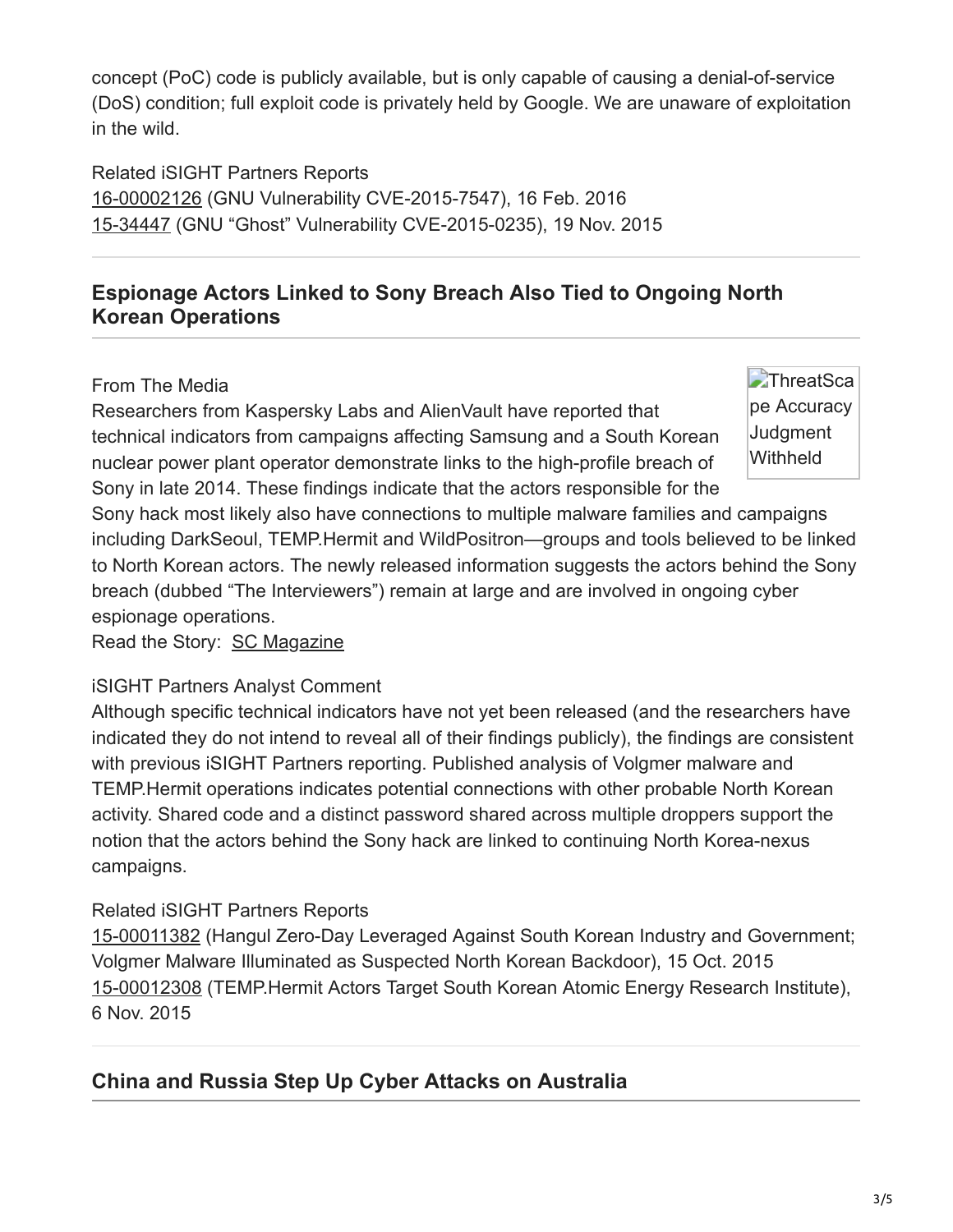#### From The Media

Actors are increasingly targeting the Australian Government's secure communications network. Chinese and Russian actors' increased attacks have forced Australian Government agencies to use the Intra Government Communications Network (ICON). Hundreds of attempts are made each month to access the government's ICON system, with China-sourced attacks being the most predominant. Read the Story: [News.com.au](http://www.news.com.au/technology/online/hacking/steep-rise-of-cyber-attacks-in-australia/news-story/8ddf56cdd2189e2a9802b9abe5c6efb0)

**ThreatSca** [pe Accuracy](http://www.isightpartners.com/wp-content/uploads/2014/03/Judgement-Withheld.png) **Judgment Withheld** 

#### iSIGHT Partners Analyst Comment

We cannot verify a spike in intrusion activity against the Australian Government's secure network. However, the government's initiative to improve cyber defenses suggests that associated bureaus have been compromised or experienced a high volume of intrusion activity. iSIGHT Partners has previously reported on Chinese-nexus activity targeting Australian interests, including 338 Team, UPS Team, Mana Team, and JJDoor malware activity. Further, Russian operators known as Koala Team also targeted Australia as part of a widespread, global campaign to collect proprietary data.

Related iSIGHT Partners Reports

[15-00010120](http://threatscape.isightpartners.com/e1t/c/*W6Xpb5p1JJSPTW5q6S3N7HmD6x0/*W4CRr535B3c44W32GRxj8ltMDF0/5/f18dQhb0Sq5B1X6stXW1f5cFF1m65myW3DCP3t4cysf0W5-PTmh1mhDJwW39DrZZ5twG1hVXDfX77cPhm1W2bs-Bk2LVhmpW549CGt4dQ1q2VrzZDM8Z3fw_W4bQTmQ4gZm6-MrN_jXtvWGNW4bJ02h4b_rKwW7MbC3k1SKVVfN2M_km_qlrp3W32p-B16DCvp0N8ncw46MP9zFN3fNkD_QJJn6W3Lqnm_8q5FTlN6skKw24647dW7-JXR61lRb4_N61mzVzn51bsW5_N0_w5K_zXKW3lj2tv3blhRkN6gC4SWY7RmCW5z29gS8jDB_8W5K0D_b3BcsYlW2ZC7RL38kl-VW5C36-G5nKvd8W3xzhZb8c61LbW8qD9RP8mGJ0YW5JZKC25J_t-3MXwHNzBNLxPW5Pq8n117TysnW8s_9b02YwHM-N12-JgFk8xjrW7K_mzF7cNnGLW73R1h2224kXkW5Z3bcB1vs8CSW5FLpDT4QDcJ_W1vt47Q10MhMVW8VdJkF2B6l4NW2DQYxC3vQq4JW3CTcQD70x0rhW1NwBMj1MKdbYf72R4CQ11) (Activity Connected to JJDoor Targets Australia), 23 Sept. 2015 [Intel-1052649](http://threatscape.isightpartners.com/e1t/c/*W6Xpb5p1JJSPTW5q6S3N7HmD6x0/*McsQ3qhH3QWW6C3m8t14ZbWW0/5/f18dQhb0Sq5y1X6stXW1f5cFF1m65myW3DCP3t4cysf0W5_hvLB1mhDJwW39DrZZ5twG1hVXDfX77cPhm1W6V0X112LVhmpW549CGt4dQ1q2VrzZDM8Z3fw_W4bQYFr2KFMjHVtMFrw7t58KDW2MznrN5nbq6BVGXpVf3ZC-CPW2_YRY65nbf0TW6F52Nf1RQx5rW4HT6HW98G6D_W1Qw1Q68sZ4WSW67b7w67hYCG4W3N1M0F2GRdFNN5tNvlgphC7_V70Gr_6tpCdPW5Wd0bF5-2sjBW7ZzDyK7GLjPjW2LG_M61krrW3W2cYNkh1Hwkz0W6pJkvd1VZPQTW1rlTHs82ysXFW1gvP-s7d386RW7bsd-m5VkLmrW2bFpcl1gGyCnW1F6rYX1jynTSW80p-Sl6hM1_zW1flRx-6tDBlcW7w_4LB1knvKZW6hKDWw28y35JW42ktnR6FbN_1D6Y9ktTrHBW5xs_fL3B_tYQN5H9mT4215-pN1Jp483_JSP1W20k7fN4rRnDrW5p7L7c7GSqSwW6TtZFy88---QW30y57v1tGQJTW4TysWT3pwdhT0) (Koala Team Targeting), 21 May 2014 [Intel-940662](http://threatscape.isightpartners.com/e1t/c/*W6Xpb5p1JJSPTW5q6S3N7HmD6x0/*W2-nSwg9dYQnKW84jCkh8B6tKs0/5/f18dQhb0Sq5L1X6stXW1f5cFF1m65myW3DCP3t4cysf0W5-jc-_1mhDJwW39DrZZ5twG1hVXDfX77cPhm1W8SzRHG2LVhmpW549CGt4dQ1q2VrzZDM8Z3fw_W4bQYFr2KFMjHW1GnGkv7tC5W7N2MTPSyKng6qW1Wg4bj2sBFCFMK3QDNJB52yN4Bg-DRKVQV2VfDcq-1GsnPSW1FpT3w2KDbdJW1v14y72SwjvSW561fSQ5wM1V8W52mV-88rQJ8YW1CcbxH8TLlBmW2hBQwB1MqhJKW7ldyjx608yppW88qQP47DTmG9W1-dN0j2jD0PHW1jjTLk1vn9Z3W6lGltV1xBTKLW7956yh7ZsnqSW1zBgH32LqVdjW1B66pX6hJxWHW7qT3bQ7zQC3sW7L-12s2f_VrcW66QfrP7YCF3KW7B-hhZ7lfCdNW1ygbPC3bwBFyW3xR0s54Pw1VkN2sbPxn74Cb5W4rw1BH4QH5FZW11fL6124RqJ8W8BVK_C24V_vSW9b9L4q8HMWD8W5DvVYs25XhJWW6m3y7N7KZzFHN3wLfM41qKR9f3M05tK03) (338 Team Activity), 20 Sept. 2013

# **Russian Cyberspy Group Uses Simple yet Effective Linux Trojan**

#### From the Media

Pawn Storm, a Russian cyber espionage group, is infecting Linux systems with the Fysbis Trojan. The Fysbis Trojan does not require root privilege access, and is also modular, allowing actors to integrate plug-ins for expanded functionality. Fysbis' primary purpose is to steal data, such as documents and web browsing activity. Read the Story: [CSO Online](http://www.csoonline.com/article/3032111/security/russian-cyberspy-group-uses-simple-yet-effective-linux-trojan.html)

#### iSIGHT Partners Analyst Comment

This article refers to malware iSIGHT Partners previously reported as "XAgent," a tool developed and commonly employed by Russian-nexus actors tracked as Tsar Team (aka APT28). The XAgent framework exploits several platforms, including Windows, Linux, and Apple IOS, and is typically delivered through a Sofacy dropper, commonly linked to Tsar Team operations. XAgent has various modules that enable espionage operations, including one that allows propagation in air-gapped networks.

**[Judgemen](http://www.isightpartners.com/wp-content/uploads/2014/03/Judgement-Withheld.png)** t Withheld